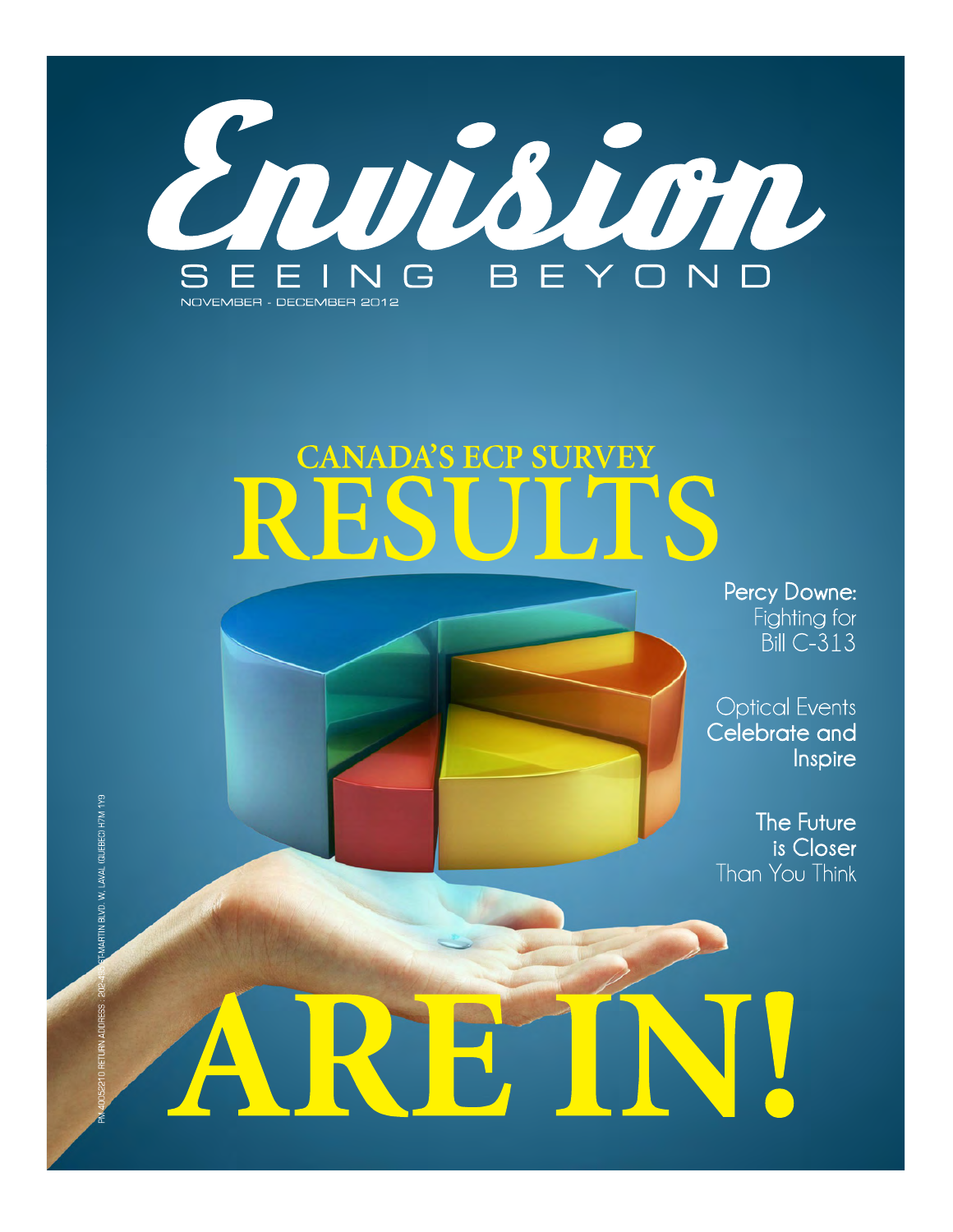

## Vision Expo West and Breton Communications **CELEBRATE:** Time to

There was plenty to celebrate at the annual Vision Expo West<br>
in Las Vegas this<br>
September. According to most celebrate at the annual Vision Expo West in Las Vegas this accounts, the show held its own in the face of continued challenges to the American economy. That alone is cause for celebration. And Canadian exhibitors were happy with the business results of the show, as you will read in a moment.

Envision: seeing beyond and our sister publication, EnVue: voir plus loin, had something very special to celebrate at this year's VEW as well. "It was the first anniversary of our new publications," says publisher Martine Breton. "The anniversary date fell during VEW and created a great opportunity to bring our advertising clients together for a special champagne and cheese reception on the opening evening of the show."

Event

By Paddy Kamen

An enchanting event it was, held in the OPTImum Lounge on the show floor of the famous Sands Expo & Convention Center, which was reserved for the occasion. Conviviality ruled as friendly competitors in the optical industry networked and relaxed after a busy day meeting customers. "A little champagne added to the light spirit of the evening," says Breton. "It was wonderful to get these hard-working people together in one room, catch up with old friends and make new ones."

Representatives of Jobson Medical Information (JMI), publishers of Vision Monday, 20/20, and other information brands in the optical industry, attended the reception to share the excitement generated by the new sales and marketing partnership between Jobson and Breton Communications, the two leading optical publishers in their respective markets. As announced in Vision Expo Daily (the VEW news magazine published by Vision Monday) on September 7, the two publishing houses have signed an agreement that ensures better services for optical suppliers, retailers and eyecare professionals in both countries.

"As a result of this agreement, Jobson's American clients who want to send email blasts to the Canadian optical sector will go through our Opti-Promo email service," explains Breton. "And likewise, we will use Jobson on behalf of our Canadian clients who are looking for an effective way to approach the U.S. market."

Marc Ferrara, CEO of JMI's Information Services Division, commented on the partnership: "Our strategic relationship with Breton Communications is an important step in providing our clients in the U.S. with access to the Canadian market through Breton's industry-leading email communication service. Now, U.S. ophthalmic companies can reach the full U.S. and Canadian markets through one simple and easy process."